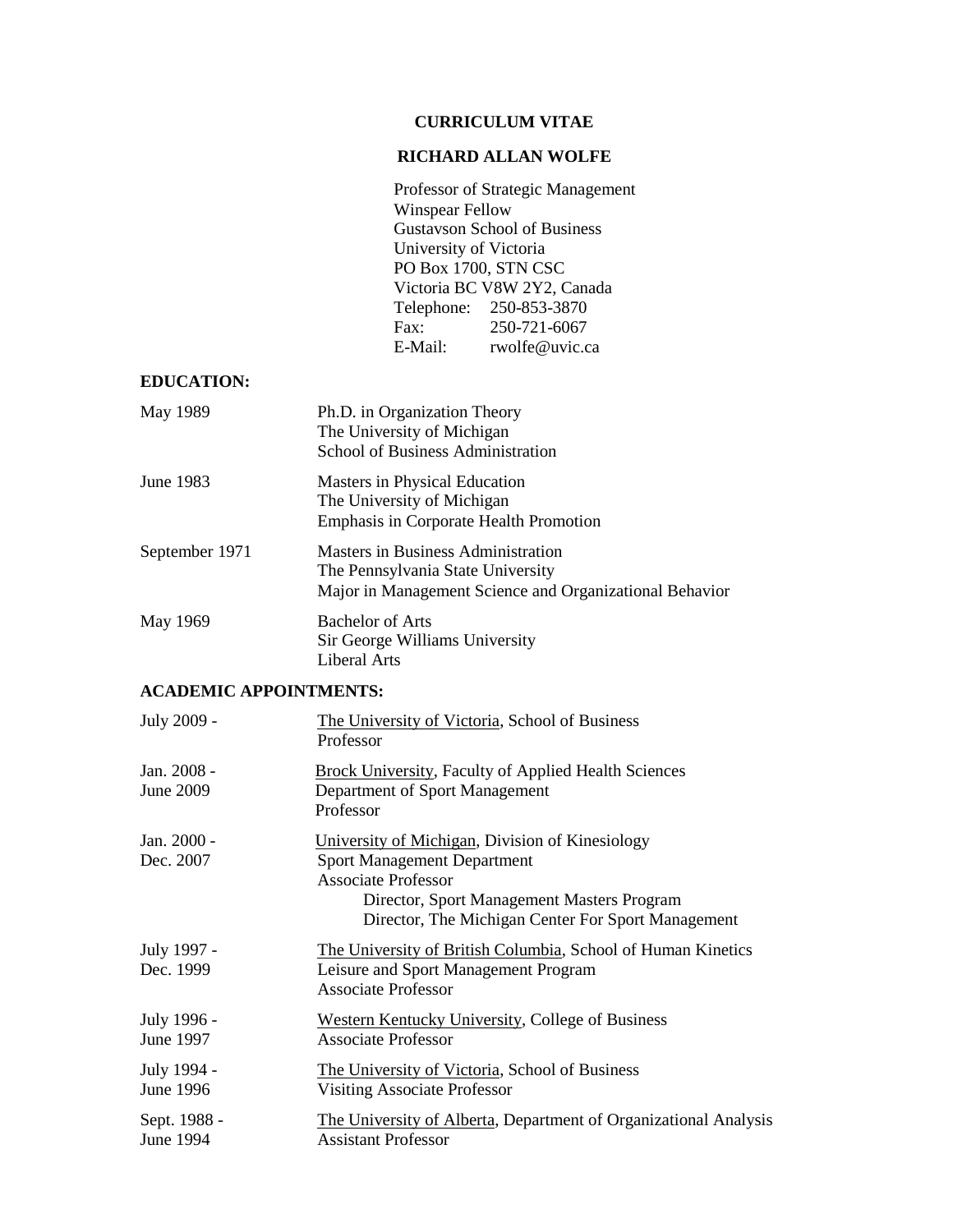#### **REFEREED PUBLICATIONS:**

D. Bell-Laroche, J. MacLean, L. Thibault, R. Wolfe "Leader Perceptions of Management by Values Within Canadian National Sport Organizations" *Journal of Sport Management*, 2014, in press.

S. Shaw, R. Wolfe, W. Frisby "A Critical Management Studies Approach To Sport Management Education: Insights, Challenges And Opportunities" *Sport Management Education Journal*, 2011, 5(1), 1-13.

K. Babiak and R. Wolfe "Determinants of corporate social responsibility in professional sport: Internal and external factors" *Journal of Sport Management*, 2009, *23*, 717–742.

D. Smart, J. Winfree and R. Wolfe "Major League Baseball Managers: Do They Matter?" *Journal of Sport Management*, 2008, *22*, 303 – 321.

R. Wolfe, K. Babiak, K. Cameron, R. Quinn, D. Smart, J. Terborg, and P. Wright "*Moneyball*: A Business Perspective" *International Journal of Sport Finance*, 2007, *2*, (249 – 262).

R. Wolfe, P. Wright, and D. Smart "Radical HRM Innovation and Competitive Advantage: The *Moneyball* Story," *Human Resource Management Journal*, 2006, *45*, (111-126).

K. Babiak & R. Wolfe, "More than just a game? Corporate social responsibility and Super Bowl XL" *Sport Marketing Quarterly*, 2006, *15*, (214 - 222).

reprinted in *The Handbook of Sport Marketing Research*, N. Lough & B. Sutton (Eds.), 2011. Morgantown, WV: Fitness Information Technology.

R. Wolfe, K. Weick, J. Usher, J. Terborg, L. Poppo, A. Murrell, J. Dukerich, D. Core, K. Dickson, and J. Jourdan "Sport And Organizational Studies: Exploring Synergy," *Journal of Management Inquiry*, 2005, *14*, 182-210.

R. Cooper and R. Wolfe, "Information Processing Model of Information Technology Adaptation: An Intra-Organizational Diffusion Perspective," *Data Base Journal*, 2005, *36*, 30-48.

J. Long,, L. Thibault, and R. Wolfe, "A Case Study of Influence Over a Sponsorship Decision in a Canadian University Athletic Department," *Journal of Sport Management*, 2004, *18*, 174-199.

D. Smart and R. Wolfe "The Contribution of Leadership and Human Resources to Organizational Success: An Empirical Assessment of Performance in Major League Baseball," *European Sport Management Quarterly*, 2003, *3*, 165-188.

R. Wolfe and D. Putler, "How Tight Are The Ties That Bind Stakeholder Groups?" *Organization Science*, 2002, *13*, 64-80.

R. Wolfe, L. Hoeber, and K. Babiak, "Perceptions Of The Effectiveness Of Sport Organizations: The Case Of Intercollegiate Athletics," *European Sport Management Quarterly*, 2002, *2*, 135-156.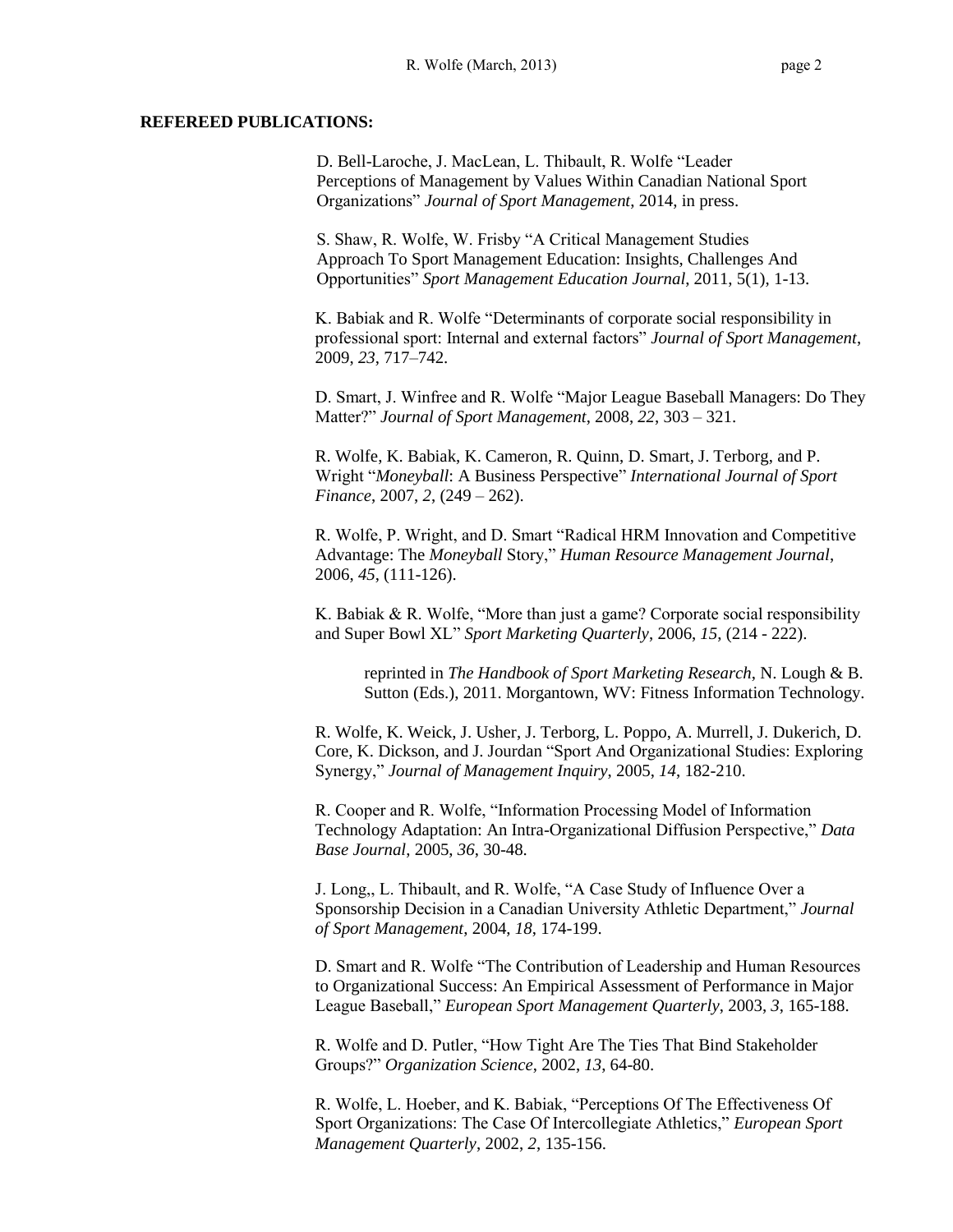#### **REFEREED PUBLICATIONS (cont.):**

J. Gladden and R. Wolfe, "Sponsorship Of Intercollegiate Athletics: The Importance Of Image Matching," *International Journal of Sports Marketing & Sponsorship*, 2001, *3*, 41-65.

D. Smart and R. Wolfe "Examining Sustainable Competitive Advantage In Intercollegiate Athletics: A Resource-Based View," *Journal of Sport Management*, 2000, *14*, 133-153.

M. Rahim and R. Wolfe "Innovation and Conflict Management," In M. Rahim (ed.) *Current Topics in Management*, 2000, *5*, 247-262. Greenwich, CT: JAI Press.

D. Putler and R. Wolfe, "Perceptions Of Intercollegiate Athletic Programs: Priorities And Tradeoffs," *Sociology of Sport Journal*, 1999, *16*, 301-325.

B. Nault, A. Dexter, and R. Wolfe, "Electronic Communication Innovations: Addressing Adoption Resistance," *Wirtschaftsinformatik*, 1998, *40*, 114-121.

R. Lachman and R. Wolfe, "The Interface of Organizational Effectiveness and Corporate Social Performance: Opportunities for Research and Theory Development," *Business and Society*, 1997, *36*, 194-214.

B. Nault, R. Wolfe, and A. Dexter, "Support Strategies to Foster Adoption of Interorganizational Innovations," *IEEE Transactions on Engineering Management*, 1997, *44*, 378-389.

R. Wolfe, J. Beyer, R. Blackburn, L. Greenhalgh, P. Nayyar, and A. Seth, "Rethinking The Tenure Process: The Influences and Consequences of Power and Culture," *Journal of Management Inquiry*, 1996, *5*, 221-236.

R. Wolfe, "Human Resource Management Innovations: Determinants of Their Adoption and Implementation," *Human Resource Management Journal*, 1995, *34*, 313-327.

R. Wolfe, D. Parker and N. Napier, "Employee Health Management and Organizational Performance," *Journal of Applied Behavioral Science*, 1994, *30*, 22-42.

R. Wolfe and D. Parker, "Employee Health Management: Challenges and Opportunities," *Academy of Management Executive*, 1994, *8*, 22-31.

R. Wolfe, "Organizational Innovation: Review, Critique, and Suggested Research Directions," *Journal of Management Studies*, 1994, *31*, 405-431.

reprinted in *The Management of Innovation*, J. Storey (Ed.), 2004. Surrey, UK: Edward Elgar Publishing.

R. Wolfe, R. Gephart, and T. Johnson, "Computer Facilitated Qualitative Data Analysis: Potential Contributions to Management Research," *Journal of Management*, 1993, *19*, 637-660.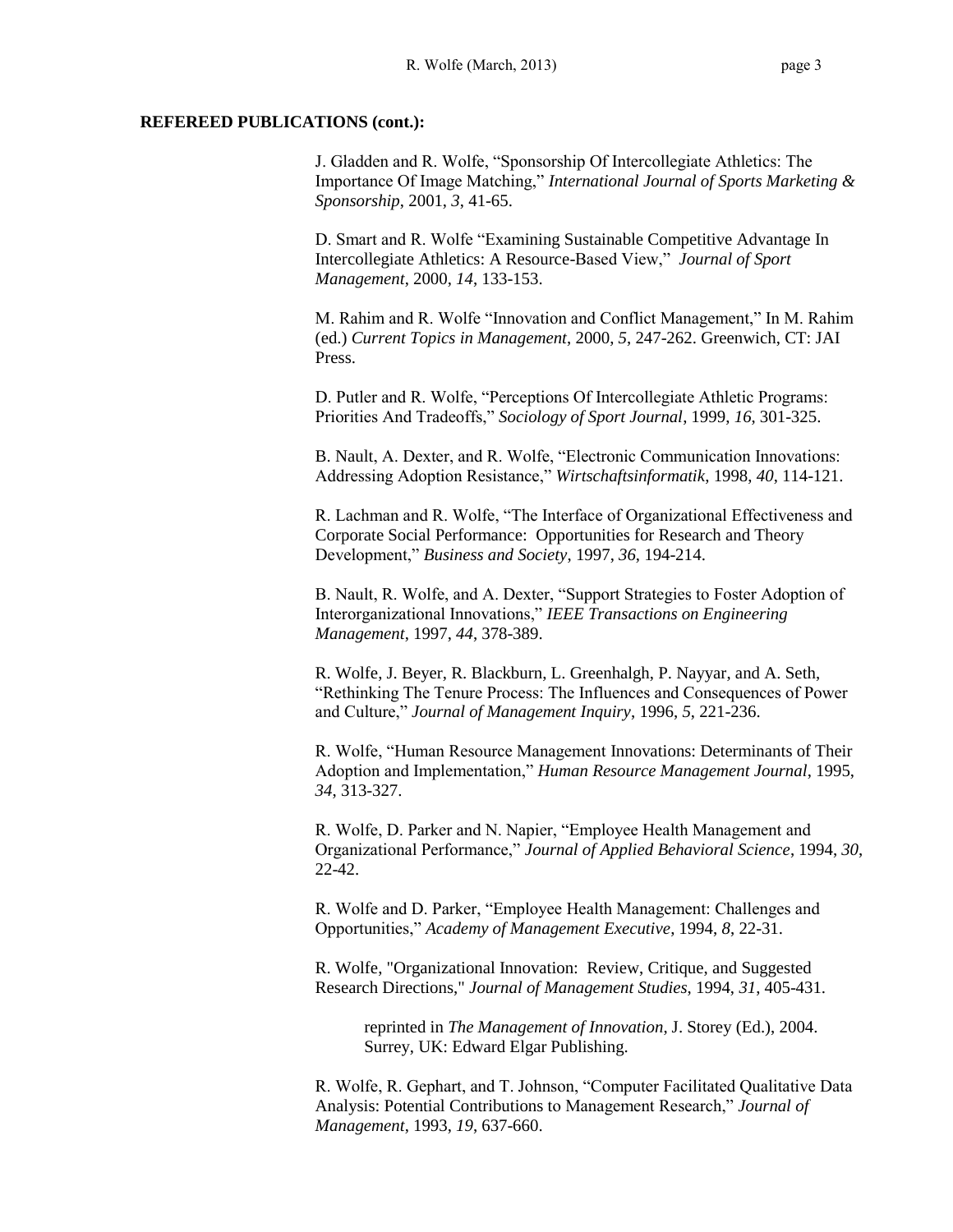#### **REFEREED PUBLICATIONS (cont.):**

R. Wolfe, T. Slack, and T. Rose-Hearn, "The Determinants of Employee Health Management Program Viability," *American Journal of Health Promotion*, 1993, 189-198.

Y. Reshef, B. Bemmels, and R. Wolfe, "The Effect of Unionization on Workplace Innovation," *Economic and Industrial Democracy*, 1993, *14*, 109- 131.

R. Wolfe, "The Use of Content Analysis to Assess Corporate Social Responsibility," In J. Post (Ed.) *Research in Corporate Social Performance and Policy*, 1991, *13*, 281-307. Greenwich, CT: JAI Press.

R. Gephart and R. Wolfe, "Qualitative Data Analysis: Three Computer Aided Approaches," *Academy of Management Best Paper Proceedings*, 1989, 382-386.

K. Warner, T. Wickizer, R. Wolfe, J. Schildroth, and M. Samuelson, "Economic Implications of Workplace Health Promotion Programs: Review of the Literature," *Journal of Occupational Medicine*, 1988, *30*, 106-117.

R. Wolfe, D. Ulrich, and D. Parker, "Employee Health Management: A Review of the Literature and a Research Agenda," *Journal of Management*, 1987, *13*, 603-615.

## **BOOK CHAPTER:**

K. Babiak and R. Wolfe, "Perspectives on Social Responsibility in Sport," in *The Routledge Handbook of Sport and Corporate Social Responsibility*, J.L. Paramio-Salcines, K. Babiak & G. Walters (Eds.) expected June, 2013.

#### **OTHER PUBLICATIONS:**

R. Wolfe, and M. Washington JSM Editorial Team Changes*. Journal of Sport Management*, 2011, *25* 189-189.

L. Thibault and R. Wolfe "The Journal of Sport Management: Making Progress" *Journal of Sport Management*, 2008, *22*, 245 – 246.

R. Wolfe, P. Wright, and D. Smart, Response to editorial concerning "Radical HRM Innovation and Competitive Advantage: The *Moneyball* Story," *Human Resource Management Journal*, 2006, *45*, (673-676).

R. Wolfe, "Introduction to the Special Issue: Understanding University Athletics—Cultural, Strategic, and Economic Perspectives," *Journal of Sport Management*, 2000, *14*, 79-84.

R. Wolfe, "An Interview With Dr. Henry S. Bienen, President of Northwestern University," *Journal of Sport Management*, 2000, *14*, 179-187.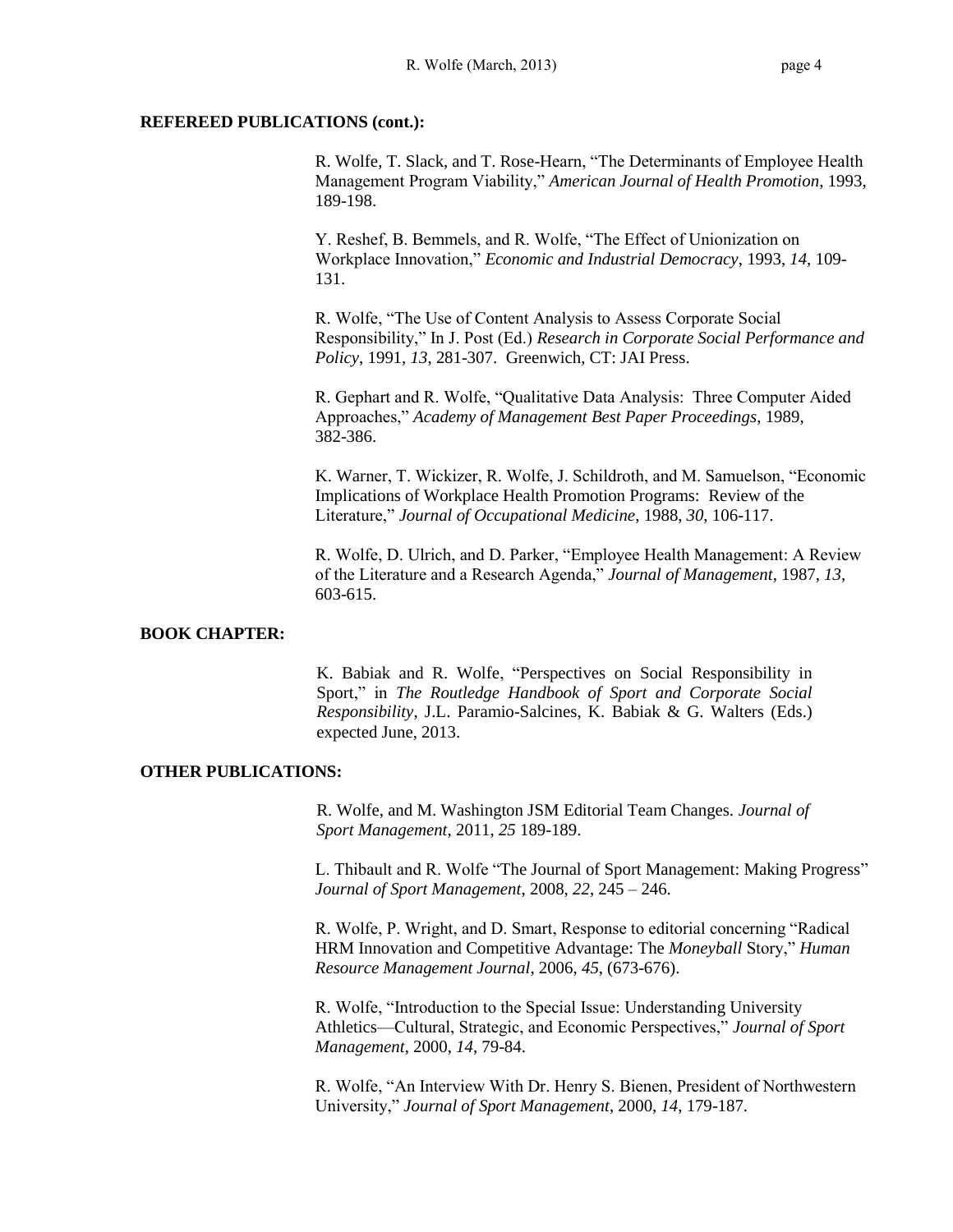#### **OTHER PUBLICATIONS (cont.):**

R. Wolfe and K. Aupperle, "Introduction to: Corporate Social Performance; Methods for Evaluating an Elusive Construct," In J. Post (ed.) *Research in Corporate Social Performance and Policy*, 1991, *13*, 265-268. Greenwich, CT: JAI Press.

#### **RESEARCH IN PROGRESS:**

"Using Sport as a Lens for International Business Research" (with W. Danis, F. Lee, M. Uy) submitted to *Journal of International Business Studies*.

"University Athletics, Academics, and the Challenge of Congruence" (with J. Ault)

### **BOOK REVIEWS:**

R. Wolfe and T. Johnson, of: Work, Health and Productivity by Gareth M. Green and Frank Baker. New York: Oxford University Press, 1991, in Academy of Management Review, 1993, 18, 160-165.

D. Parker and R. Wolfe, of: Health Promotion in the Workplace by Michael O'Donnell and Thomas Ainsworth. New York: Wiley Medical, 1984, in Human Resource Management, 1984, 23, 437-441.

#### **FELLOWSHIPS AND GRANTS:**

From the Social Sciences and Humanities Research Council of Canada, \$100,220. "An examination of innovation in community sport organizations." Principal investigator: Larena Hoeber. Co-investigator: Alison Doherty. Collaborators: Orland Hoeber, Richard Wolfe. Awarded 2010, for 2011 – 2013.

From the Social Sciences and Humanities Research Council of Canada, \$39,000. "Towards an understanding of innovation in community sport organizations in Canada." Applicant: Larena Hoeber; Co-Applicants: Alison Doherty, Richard Wolfe. 2008.

From the Center for Local, State, and Urban Policy (CLOSUP), Gerald R. Ford School of Public Policy, the University of Michigan, \$5,000 – in support of the project: "An Assessment of Community Outreach Efforts of Professional Sport Franchises." Co-investigator—Kathy Babiak. July, 2002.

From the Interdisciplinary Committee on Organizational Studies at the University of Michigan, \$5,000 – in support of the work-shop: "Sport And Organizational Studies: Exploring Synergy." April, 2000.

From the Office of the Vice-President, Research, the University of Michigan, \$6,000 – in support of the work-shop: "Sport And Organizational Studies: Exploring Synergy." April, 2000.

From Faculty of Business, The University of Alberta, The Nova Management of Technology Fellowships, \$12,000 – "The Influence of Organizational Context and Innovation Championing in Determining Innovation Implementation." February, 1993.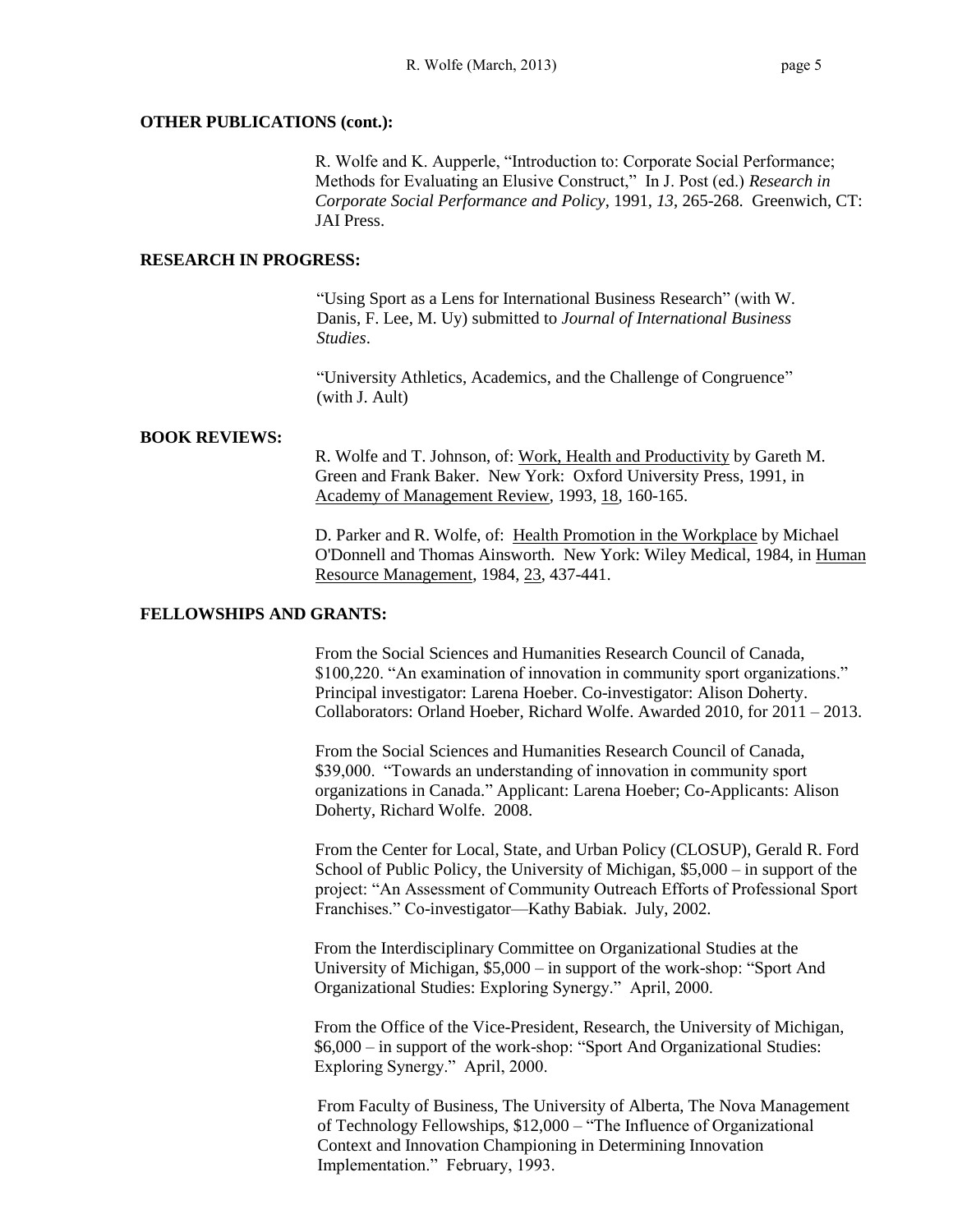#### **FELLOWSHIPS AND GRANTS (cont.):**

From the Social Sciences and Humanities Research Council of Canada, \$46,300. "Qualitative Data Analysis and Microcomputers: New Directions in Management Methods and Measurement." Co-investigator--Robert P. Gephart. April, 1990.

From the Canadian Fitness and Lifestyle Research Institute, \$9,300 – "Determining the Viability of Employee Health Management Programs." Coinvestigator--Trevor Slack. May, 1989.

From the Michigan Department of Public Health, \$23,500 – "The Adoption and Implementation of Work-Site Health Promotion Programs." Co-investigator-- David O. Ulrich. August, 1986.

#### **GRANT FOR PEDAGOGICAL PURPOSES:**

MITACS-Accelerate Award, Graduate Research Internship Program, \$15,000. MBA Student, Jeremy Ward with TREQ Innovations, Inc. Awarded July 1, 2011.

#### **RESEARCH AWARDS:**

Best Paper Award. Research Methods Division, Academy of Management Meeting, August, 1989, (with B. Gephart).

The Paul A. Hunsicker Memorial Award. Department of Physical Education, The University of Michigan, April, 1983.

#### **PRESENTATIONS:**

R. Wolfe and J. Ault, Symposium Co-Sponsors, "The Potential Power, Though Impotence to Date, of Words in Achieving Congruence Between University Athletics and the Mission of Universities" Annual Meeting of the Academy of Management, Philadelphia, August, 2014.

R. Wolfe, Symposium Sponsor, "Positive and Negative Effects of the Power of Words: Using Sport as a Lens" Annual Meeting of the Academy of Management, Philadelphia, August, 2014.

R. Wolfe, "University Athletics, Academics, and the Challenge of Congruence: Effects on Student Athletes" Muhammad Ali Center-- Athletes and Social Change Forum, Louisville, Ky, March, 2014.

Babiak, K. & Wolfe, R. Framing corporate social responsibility in professional sport. European Association for Sport Management Conference, Istanbul, Turkey, 2013.

R. Wolfe and J. Ault, Symposium Co-Sponsors, "University Athletics, Academics, and the Challenge of Congruence: Insights from Innovation, Organizational Trust, and Institutional Theories" Annual Meeting of the Academy of Management, Orlando, August, 2013.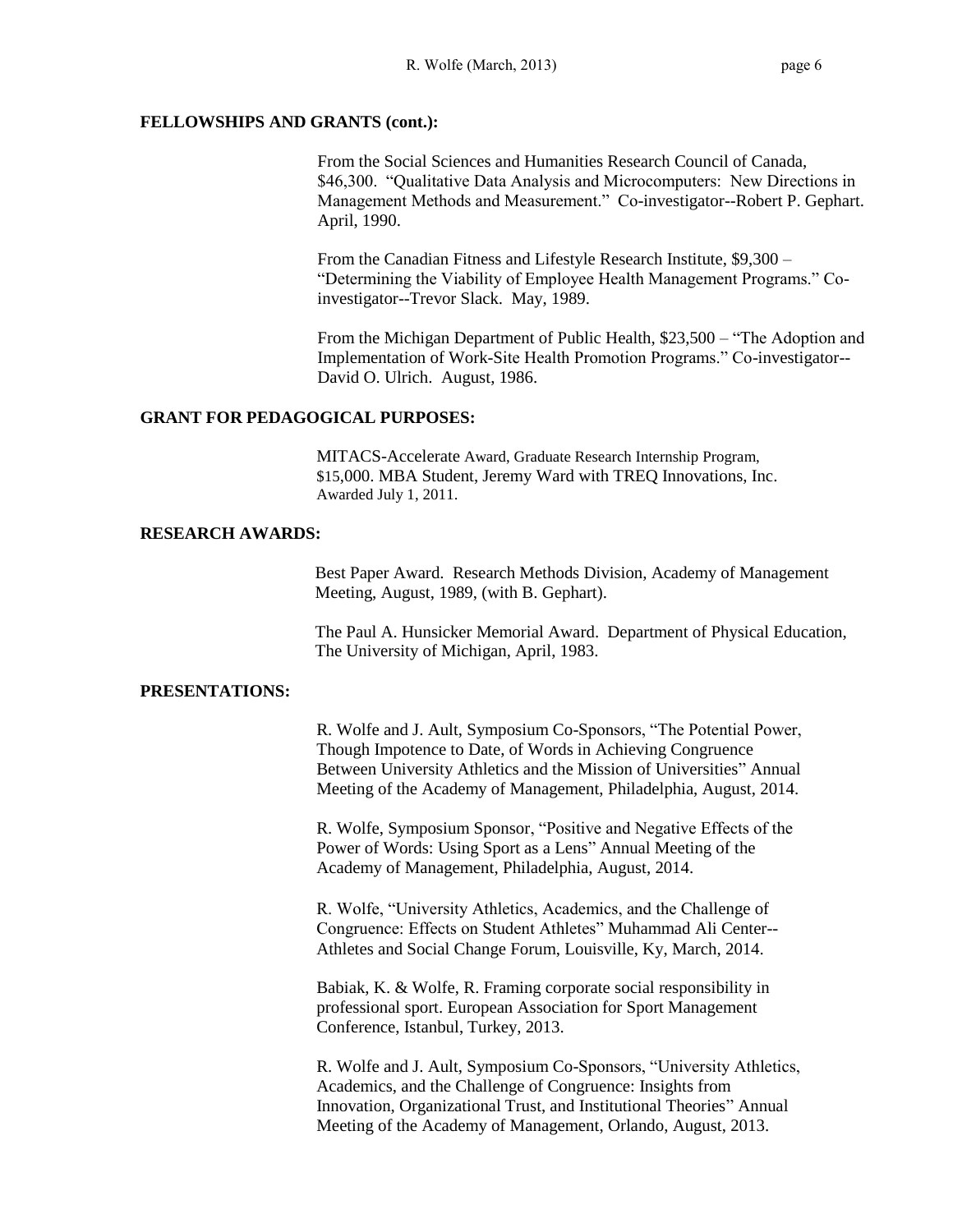C. Stoldt, L. Misener, R. Wolfe, and M. Hums, Best Practices for Proposals, Grants, and Publishing Panel; the Annual Meeting of the North American Society For Sport Management, Seattle, WA, May, 2012.

J. Ault and R. Wolfe, "University Athletics, Academics, and the Challenge of Congruence" presented at the NCAA Scholarly Colloquium, Indianapolis, Jan. 2012.

K. Cameron, M. Uy and R. Wolfe, Symposium Co-Sponsors, "West Meets East: Using Sport as a Lens for Enlightening, Balancing, Transcending" Annual Meeting of the Academy of Management, San Antonio, August, 2011.

M. Uy, R. Wolfe and K. Cameron, "Emotion in Organizations: Using Sport as a Lens To Understand Differences Across Nations" presented in the symposium: "West Meets East: Using Sport as a Lens for Enlightening, Balancing, Transcending" Annual Meeting of the Academy of Management, San Antonio, August, 2011.

O. Hoeber and R. Wolfe, From Transcripts to Codes to Patterns: Enhancing Qualitative Research Methods With Association Rule Discovery" presented at the Annual Meeting of the North American Society For Sport Management, Columbia S.C., June, 2009.

K. Cameron, M. Uy and R. Wolfe, Symposium Co-Sponsors, "Understanding Passion in Organizations: Using Sport as a Lens" Annual Meeting of the Academy of Management, Montreal, August, 2010.

M. Uy, R. Wolfe and D. Wooten "Passion in Sport: The Case of Fans; A Research Agenda" presented in the symposium: "Understanding Passion in Organizations: Using Sport as a Lens" Annual Meeting of the Academy of Management, Montreal, August, 2010.

A. Doherty and R. Wolfe, Symposium Co-Sponsors, "Understanding Organizational Innovation Through Sport: Exploring Research Synergy" Annual Meeting of the Academy of Management, Montreal, August, 2010.

A. Doherty, L. Hoeber, O. Hoeber And R. Wolfe, "Innovation in Small Nonprofit Sport Organizations**",** presented in the symposium: "Understanding Organizational Innovation Through Sport: Exploring Research Synergy" Annual Meeting of the Academy of Management, Montreal, August, 2010.

L. Hoeber, A. Doherty, O. Hoeber, R. Wolfe, K. Misener, B. Cummings-Vickaryous, "An exploration of the nature of innovations in community sport organizations" presented at the Annual Meeting of the North American Society For Sport Management, Columbia S.C., June, 2009.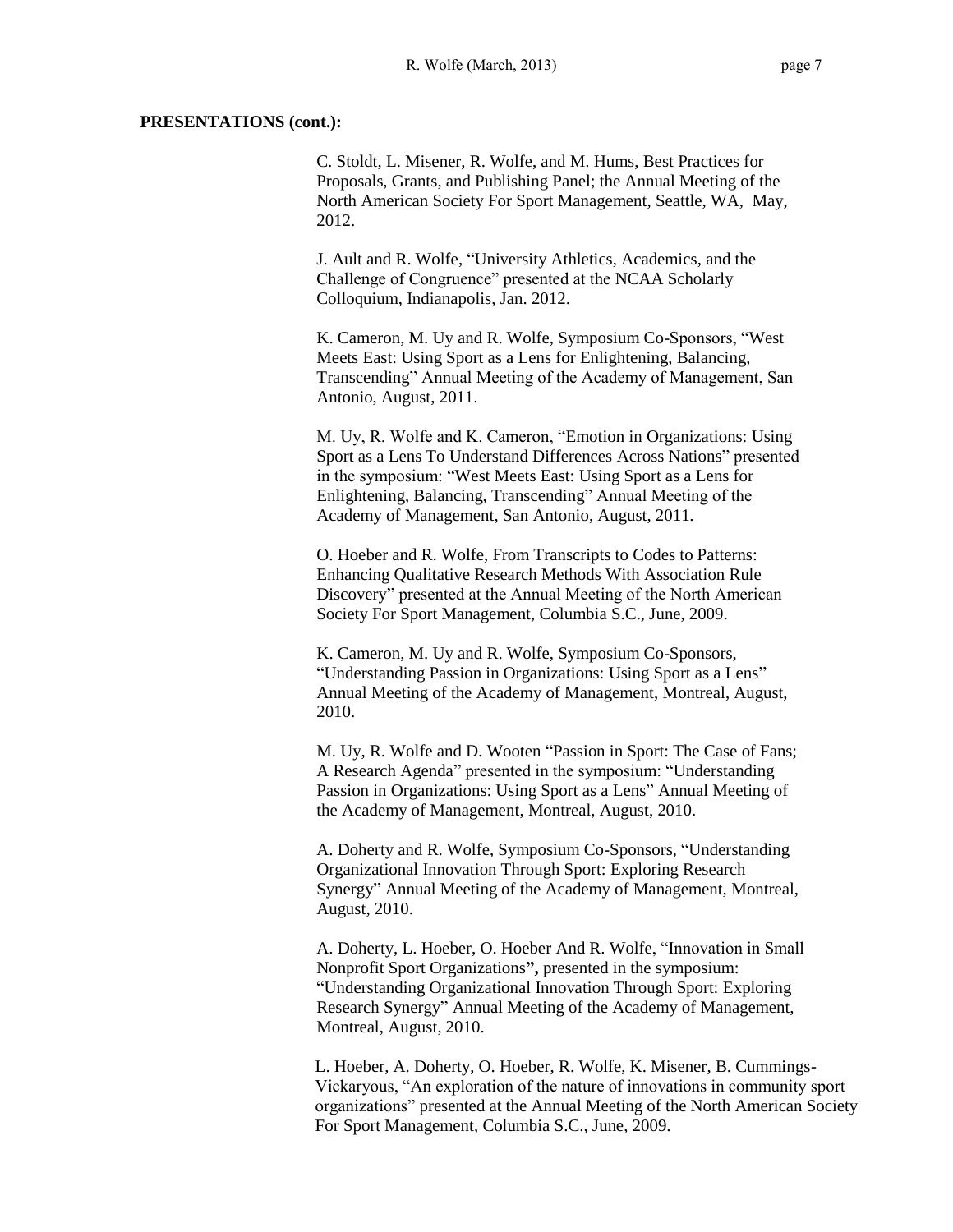R. Wolfe, "University Athletics, Academics, and Lack of Congruence: The Role of Faculty" presented at the Scholarly Conference on College Sport, Chapel Hill, N.C., April, 2009.

M. Washington and R. Wolfe, Caucus Co-Organizers "Sport: Research Lens, Teaching Metaphor, and/or Phenomenon Worthy of Study In Its Own Right?" Annual Meeting of the Academy of Management, Anaheim, August, 2008.

R. Wolfe, Participant (with W. Frisby and S. Shaw) in the Symposium, "Critical Perspectives In Sport Management Teaching: Insights, Challenges, And Looking Forward" Annual Meeting of the North American Society For Sport Management, Toronto, June, 2008.

K. Babiak and R. Wolfe, Symposium Co-Sponsors, "Corporate Social Responsibility and Professional Sport: A Perfect Match?," Annual Meeting of the Academy of Management, Philadelphia, August, 2007.

K. Babiak and R. Wolfe, "Community Outreach Efforts by Professional Sport Teams: A Theoretical Perspective", presented in the symposium: "Corporate Social Responsibility and Professional Sport: A Perfect Match?" Annual Meeting of the Academy of Management, Philadelphia, August, 2007.

K. Babiak and R. Wolfe, Symposium Co-Sponsors, "Corporate Social Responsibility in Professional Sport" Annual Meeting of the North American Society For Sport Management, Ft. Lauderdale, June, 2007.

K. Babiak and R. Wolfe, "Corporate Social Responsibility: Is the Sport Context Unique?" presented at the Annual Meeting of the North American Society For Sport Management, Ft. Lauderdale, June, 2007.

R. Wolfe, "Understanding *Moneyball*: A strategic management perspective" presented at the Annual Meeting of the North American Society For Sport Management, Kansas City, June, 2006.

K. Babiak, R. Wolfe, P. Shrivastiva, "Bridging Sport Management Research To Actionable Knowledge" presented at the Annual Meeting of the North American Society For Sport Management, Kansas City, June, 2006.

R. Wolfe, Symposium Sponsor, "A New Vision of Management for the 21<sup>st</sup> Century: *Moneyball* as a Reframing Phenomenon," All-Academy Symposium, presented at the Annual Meeting of the Academy of Management, Hawaii, August, 2005.

D. Smart and R. Wolfe, "*Moneyball*: A Strategic Management Lens," presented in an All-Academy Symposium ("A New Vision of Management for the 21<sup>st</sup> Century: *Moneyball* as a Reframing Phenomenon"), the Annual Meeting of the Academy of Management, Hawaii, August, 2005.

K. Babiak and R. Wolfe, "Community Outreach Efforts in Professional Sport Organizations" presented at the Annual Meeting of the North American Society For Sport Management, Regina, Saskatchewan, June, 2005.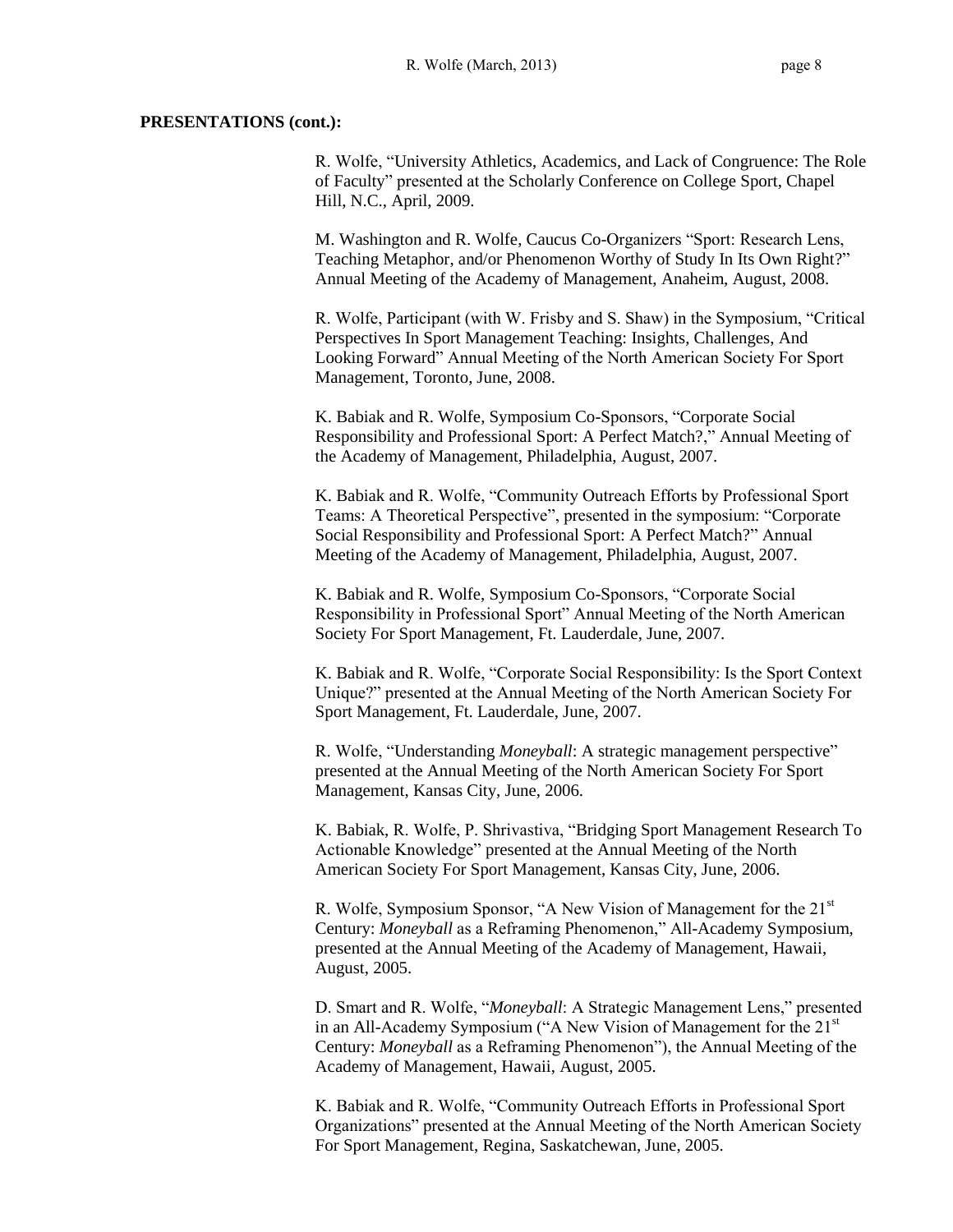J. Winfree, D. Smart and R. Wolfe, "A Comprehensive Assessment of Managerial Efficiency in Major League Baseball" presented at the Annual Meeting of the North American Society For Sport Management, Regina, Saskatchewan, June, 2005.

K. Babiak, S. Waddock, R. Wolfe, Symposium Co-Sponsors, "Bridging Management Research To Actionable Knowledge: Lessons from Social Issues In Management Scholarship," All-Academy Symposium, presented at the Annual Meeting of the Academy of Management, New Orleans, August, 2004.

K. Babiak and R. Wolfe, "Understanding Social Initiatives in Professional Sport: The Case of the Detroit Pistons," presented in an All-Academy Symposium ("Bridging Management Research To Actionable Knowledge: Lessons from Social Issues In Management Scholarship"), the Annual Meeting of the Academy of Management, New Orleans, August, 2004.

K. Babiak and R. Wolfe, "Is it good business to do the right thing? A framework for understanding professional sport organizations' corporate social responsibility initiatives," presented at the Annual Meeting of the North American Society For Sport Management, Atlanta, June, 2004.

D. Smart and R. Wolfe, "The Contribution of Leadership and Human Resources to Organizational Success: An Empirical Assessment of Performance in Major League Baseball," presented at the Annual Meeting of the Academy of Management, Seattle, August, 2003.

R. Wolfe, "Sport and the Study of Business & Society: Exploring Synergy," Work-shop presented at the International Association for Business and Society, Annual Conference, Victoria, B.C., June, 2002.

C. Barr, H-J Lee and R. Wolfe, "Gender, Stakeholders, and Intercollegiate Athletics," presented at the Annual Meeting of the North American Society For Sport Management, Canmore, Alberta, June, 2002.

R. Wolfe, J. Dukerich, D. Crown, Symposium Co-Sponsors, "Sport and Organizational Studies: Exploring Synergy," Business Policy & Strategy, Organizational Behavior, and Organization & Management Theory Divisions, Annual Meeting of the Academy of Management, Washington, August, 2001.

J. Usher and R. Wolfe, "Sport as a Context for the Examination of Multi-level Evolution in a Nested Hierarchy," Presented to the Business Policy & Strategy, Organizational Behavior, and Organization & Management Theory Divisions, Annual Meeting of the Academy of Management, Washington, August, 2001.

J. Gladden and R. Wolfe, "Sponsorship Of Intercollegiate Athletics: The Importance Of Image Matching," presented at the Annual Meeting of the North American Society For Sport Management, Virginia Beach, June, 2001.

H-J Lee, R. Wolfe, and D. Won, "Perceptions and Priorities Concerning Intercollegiate Athletics: A Comparison Across Nations and Cultures," presented at the Annual Meeting of the North American Society For Sport Management, Virginia Beach, June, 2001.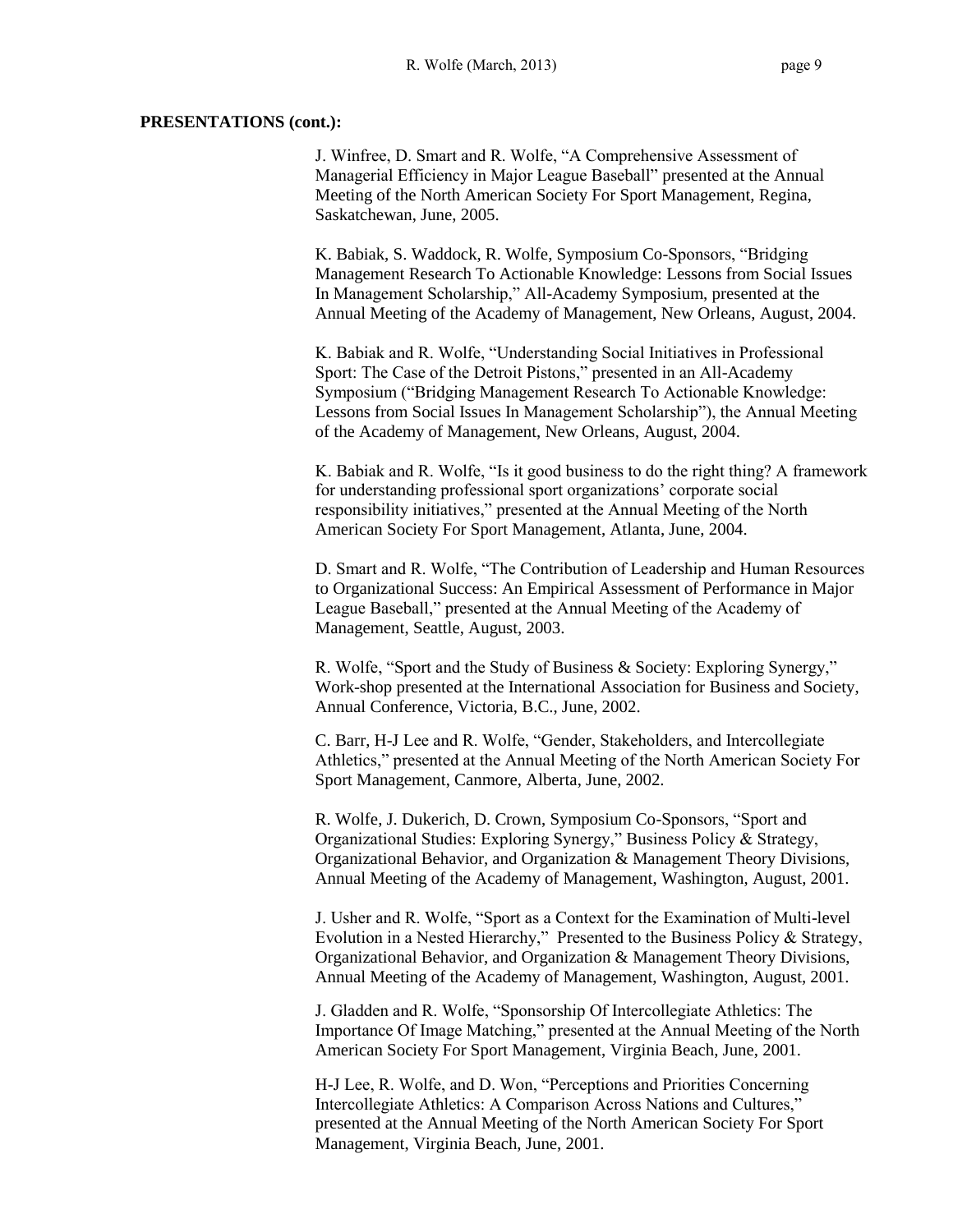L. Kihl, D Gray, L. Sharp, and R. Wolfe, "Sport Policy's Stranglehold On Ethical Decision-Making: An Examination of the Ethical Problems Prompted by Sport Policy," presented at the Annual Meeting of the North American Society For Sport Management, Virginia Beach, June, 2001.

R.Wolfe, "Stakeholder Theory in Sport Management Research," session discussant, Annual Meeting of the North American Society For Sport Management, Virginia Beach, June, 2001.

C. Barr, J. Gladden, and R. Wolfe, Symposium Co-Sponsors, "Intercollegiate Athletics Research: What Do We Study?; What Have We Learned?; Is What We Have Learned Relevant?" Annual Meeting of the North American Society For Sport Management, Colorado Springs, June, 2000.

R. Wolfe "Management Within Intercollegiate Athletics: A Review of Published Research", Presented at the Annual Meeting of the North American Society For Sport Management, Colorado Springs, June, 2000.

R. Wolfe "Applying A Multiple Constituency Approach To Studying The Effectiveness Of Sport Organizations", Presented at the Annual Meeting of the North American Society For Sport Management, Colorado Springs, June, 2000.

R. Wolfe "Perceptions Of Intercollegiate Athletic Programs: Priorities And Tradeoffs", Distinguished Speakers Series, School of Human Kinetics, The University of Windsor, March, 2000.

R. Wolfe and C. Barr "The Application of Stakeholder Management to Intercollegiate Athletic Programs: Stakeholders' Perceptions of Success", presented at the Annual Meeting of the North American Society For Sport Management, Vancouver, June, 1999.

K. Babiak, L. Hill and R. Wolfe "Intercollegiate Athletic Programs: Determinants Of Perceptions Of Success", Presented at the Annual Meeting of the North American Society For Sport Management, Vancouver, June, 1999.

R. Wolfe and D. Putler, "Addressing Homogeneity of Interests Within Stakeholder Groups: Current Practice, Empirical Assessment, and Implications", Presented at the Annual Meeting of the Academy of Management, Chicago, August, 1999 (Organization & Management Theory Division).

R. Cooper and R. Wolfe, "Organizational Innovation: An Information Processing Perspective", Presented at the Annual Meeting of the Academy of Management, Chicago, August, 1999 (Technology & Innovation Division).

G. Buntzman, R. Wolfe, and A. Rahim, Symposium Co-Sponsors, "Organizational Innovation: Is Our Understanding of Innovation Progressing?; If So, Is It Contributing To Practice?", Organization and Management Theory, Organization Development and Change, and Technology and Innovation Management Divisions, Annual Meeting of the Academy of Management, San Diego, August, 1998.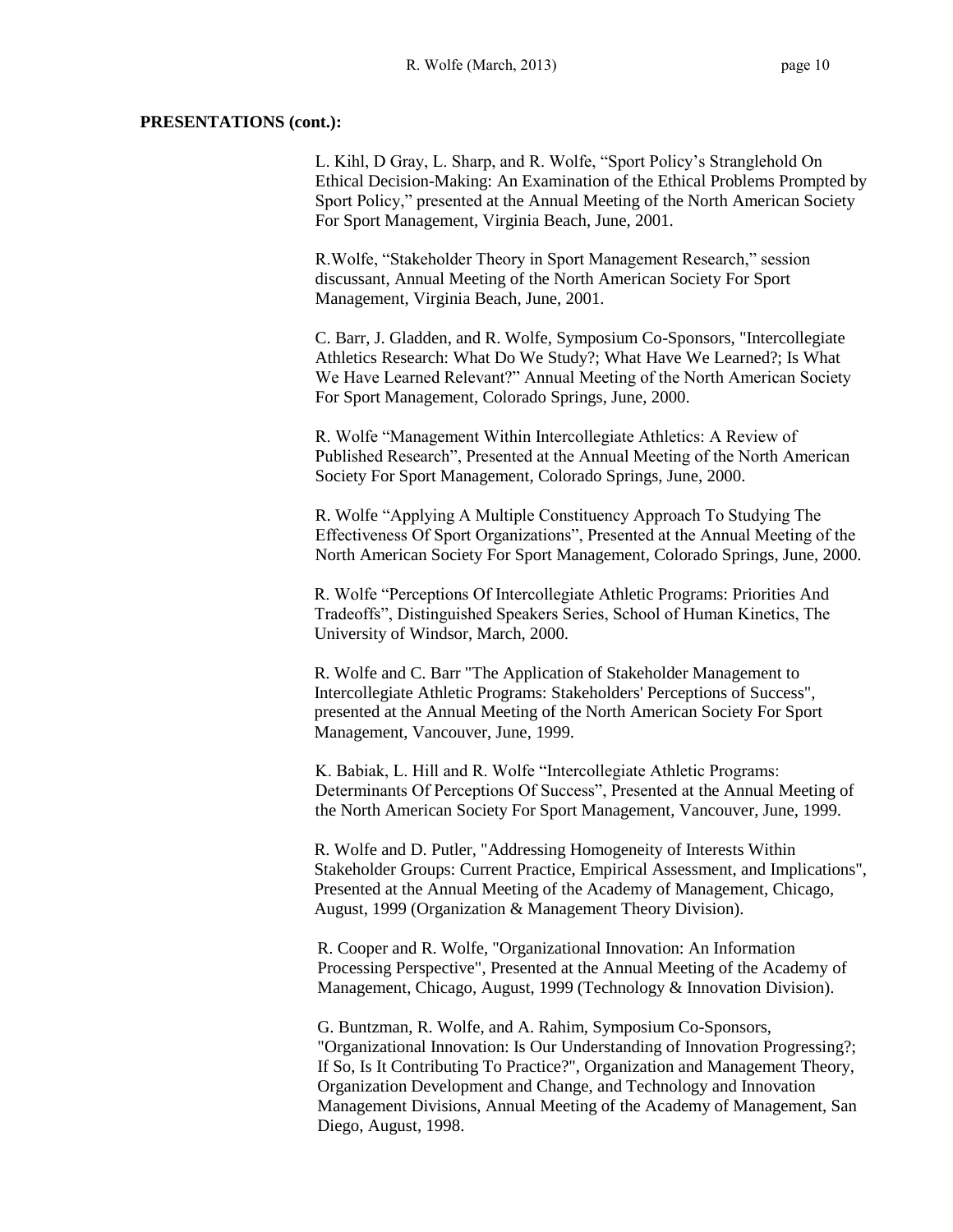A. Rahim, R. Wolfe, and G. Buntzman, "Innovation and The Learning Organization", Presented to the Organization and Management Theory, Organization Development and Change, and Technology and Innovation Management Divisions, Annual Meeting of the Academy of Management, San Diego, August, 1998.

R. Wolfe, Symposium Sponsor, "Rethinking the Role of University Athletics: Strategic, Organizational and Social Perspectives." Business Policy & Strategy and Organization & Management Theory Divisions, Annual Meeting of the Academy of Management, Boston, August, 1997.

G. Hansen and R. Wolfe, "University Athletics: Is it a Viable Basis for Strategic Renewal?" Presented to the Business Policy & Strategy and Organization & Management Theory Divisions, Annual Meeting of the Academy of Management, Boston, August, 1997.

P. Nayyar, A. Seth and R. Wolfe, Symposium Co-Sponsors, "Understanding the Tenure Process as Business Schools Adapt to Meet the Challenges of the 21st Century." Human Resource Management and Careers Divisions, Annual Meeting of the Academy of Management, Vancouver, August, 1995.

R. Wolfe, P. Nayyar, A. Seth, "Understanding the Tenure Process as Business Schools Adapt to Meet the Challenges of the 21st Century." Presented to the Human Resource Management and Careers Divisions, Annual Meeting of the Academy of Management, Vancouver, August, 1995.

R. Gephart and R. Wolfe, "Doing Qualitative Research: A Participatory Workshop" Presented at the Annual Meeting of the Western Academy of Management, San Diego, April, 1995.

R. Wolfe and T. Johnson, Pre-conference Workshop, "Computer Facilitated Qualitative Data Analysis: Potential Contributions to SIM Research," Sponsored by the Research Methods Division, The Academy of Management Meetings, August, 1992, Las Vegas.

R. Wolfe, D. Parker and K. Stratton-Devine, "Employee Health Management Programs: Review, Critique, and Research Agenda," Presented at the Annual Meeting of the Western Academy of Management, Spokane, April, 1992.

A. Ojha and R. Wolfe, "A Synthesis of the Change and Innovation Literatures: Suggested Directions for Innovation Research," Annual Meeting of the Western Academy of Management Meetings, Spokane, April, 1992.

R. Wolfe, T. Slack and T. Rose-Hearn, "The Determinants of Employee Health Management Program Viability." Presented at the NATO Research Meeting: International Symposium on Physical Fitness, Active Living and Occupational Performance, Edmonton, Canada, July, 1991.

R. Wolfe and T. Johnson, "Computer Aided Qualitative Research: Mapping the Territory." Presented to the Research Methods Division, Annual Meeting of the Western Academy of Management, Santa Barbara, March, 1991.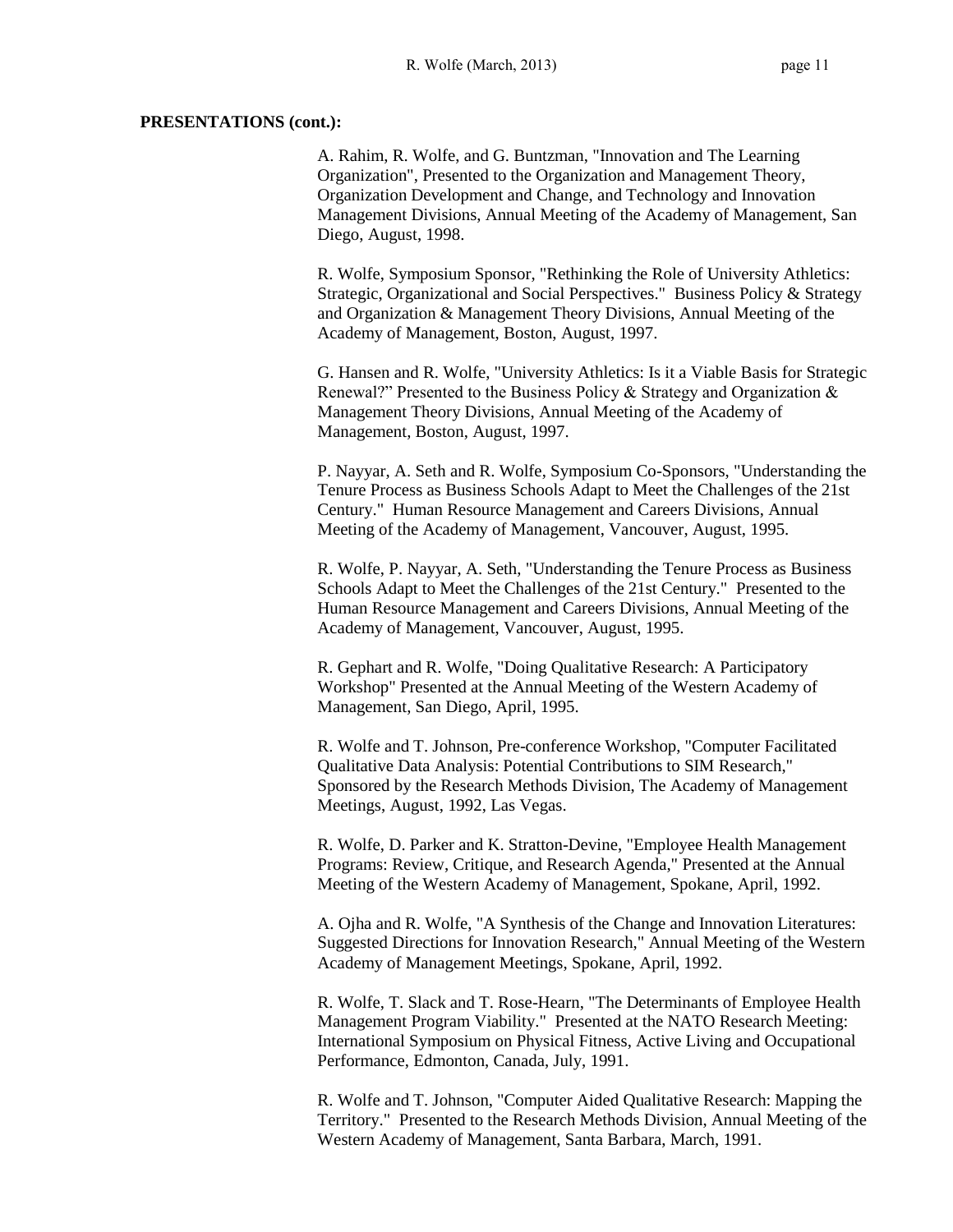R. Wolfe & K. Aupperle, Symposium Co-Sponsors, "Corporate Social Performance: Methods for Evaluating an Elusive Construct." Social Issues and Research Methods Divisions, Annual Meeting of the Academy of Management, San Francisco, August, 1990.

R. Wolfe, "A Computer Aided Content Analysis Approach for Measuring Corporate Social Performance." Presented to the Social Issues and Research Methods Divisions, Annual Meeting of the Academy of Management, San Francisco, August, 1990.

R. Wolfe and D. Parker, Symposium Co-Sponsors, "Employee Stress: Should It Be Controlled?" Organizational Behavior and Health Care Administration Divisions, Academy of Management Annual Meeting , Chicago, Aug., 1986.

R. Wolfe, "Justification of Corporate Fitness: Must It Be Economic?" Open Discussion Session; Presented to: The Association for Fitness in Business, 10th Annual Convention, Milwaukee, Sept., 1984.

D. Edington and R. Wolfe, "A Theoretical Model for Determining the Economic Benefits of a Corporate Fitness Program," Presented to: Association for Fitness in Business, 8th Annual Convention, San Diego, Sept., 1982.

## **GRADUATE STUDENT COMMITTEES:**

Dissertation Committee; External Examiner:

|                                     | James Smith (Ph.D. student, Physical Education; The University of<br>Alberta; 2011: The Antecedents and Consequences of Intercollegiate<br>Athletic Association Change of Colleges and Universities in Canada<br>and the United States)                                                     |
|-------------------------------------|---------------------------------------------------------------------------------------------------------------------------------------------------------------------------------------------------------------------------------------------------------------------------------------------|
|                                     | Michael James Barber Read (Ph.D. student, School of Business The<br>University of British Columbia; 2011: Investigating Organizational<br>Coaching Through An Athletic Coaching Comparison: Determining<br>High Performance Coaching Practices In Organizations)                            |
|                                     | Bill Foster (Ph.D. student, Business Administration and Physical Education;<br>The University of Alberta; 2006: Is the productivity of firm resources<br>moderated by task interdependence? A study of winning and losing teams in<br>Major League Baseball and the National Hockey League) |
| While At Brock University           |                                                                                                                                                                                                                                                                                             |
| Thesis Committees:                  | Andre Andrejiw, Dina Bell-Laroche, and Adam Bylsma, C.J. Morrison,<br>Justine Pacquette (Masters students, Sport Management)                                                                                                                                                                |
| While At The University of Michigan |                                                                                                                                                                                                                                                                                             |
| <b>Dissertation Committee:</b>      | Lori Hendricks (Ph.D. student, Education)<br>Jay Basten (Ph.D. student, Education)                                                                                                                                                                                                          |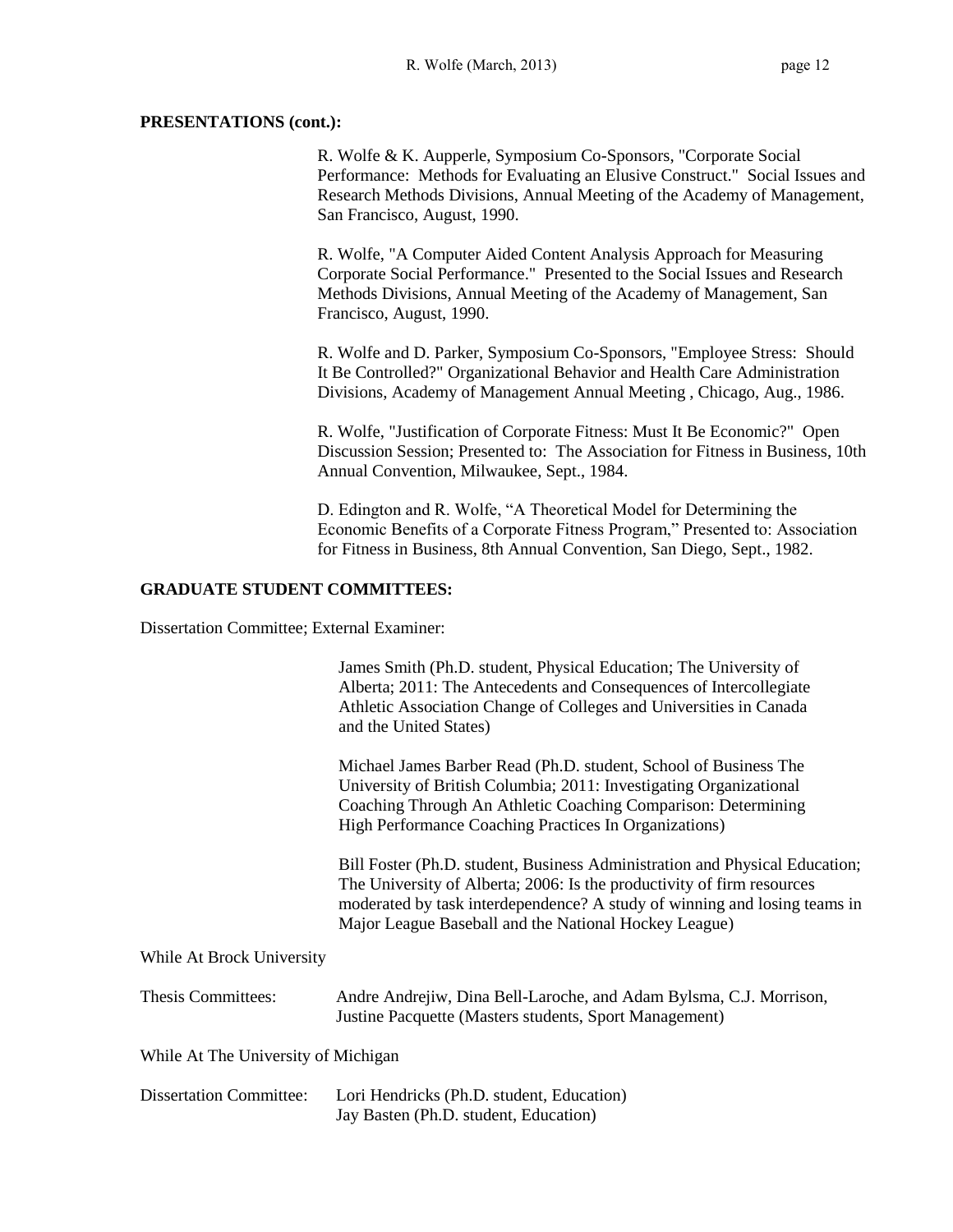## **GRADUATE STUDENT COMMITTEES** (**cont**.)**:**

While At The University of British Columbia

| <b>Dissertation Committees:</b>    | Kathy Babiak (Ph.D. student, Sport Management)<br>Hyuk Joong Lee (Ph.D. student, Asian Studies)                                                                                  |
|------------------------------------|----------------------------------------------------------------------------------------------------------------------------------------------------------------------------------|
| <b>Supervisory Committee:</b>      | Larena Hill (Ph.D. student, Sport Management)                                                                                                                                    |
| Thesis Committees:                 | Param Chauhan, Julie Long (Masters students, Sport Management)                                                                                                                   |
| <b>Examining Committees:</b>       | University Examiner (Stewart Thornhill; Ph.D. student, Business School)<br>Chair (Terri Buller-Taylor; Ph.D. student, Psychology).                                               |
| While At The University of Alberta |                                                                                                                                                                                  |
| <b>Supervisory Committees:</b>     | Clarence Anderson, Abhoy Ojha (Ph.D. students, Business Administration)<br>Carol Estabrooks (Ph.D. student, Nursing)<br>Teresa Rose-Hearn (Masters student, Physical Education). |

## **TEACHING ACTIVITIES AT THE UNIVERSITY OF VICTORIA:**

| Courses Taught             | Seminar in Strategic Management (BUS603) PhD course<br>Strategic Analysis and Action (MBA550) MBA course<br>Strategic Management (COM400) Undergraduate course |
|----------------------------|----------------------------------------------------------------------------------------------------------------------------------------------------------------|
| <b>Program Development</b> | Co-Chair of MBA Review Committee<br>Heading an MBA redesign initiative                                                                                         |

## **TEACHING ACTIVITIES AT BROCK UNIVERSITY:**

| Courses Taught      | The Organizational Analysis of Sport Organizations (5P03) Masters course<br>Philosophical & Methodological Issues In Sport Management (5P00)<br>Masters course |
|---------------------|----------------------------------------------------------------------------------------------------------------------------------------------------------------|
|                     | Qualitative Research Methods (3P17) Undergraduate course<br>Ethics in Sport Management (4P08) Undergraduate course                                             |
| Program Development | Led an initiative to develop an applied Sport Management<br>Mostors neogram                                                                                    |

# **TEACHING ACTIVITIES AT THE UNIVERSITY OF MICHIGAN:**

Masters program

| <b>Courses Taught</b> | The Ethics of Sport Organizations (SM 304), Undergraduate course<br>The Strategy of Sport Organizations (SM 342), Undergraduate course<br>Seminar in the Strategy of Sport Organizations (KIN 514) Masters course<br>The Sport Industry: Managing in a Unique and Dynamic Environment<br>(KIN 513) Masters course |
|-----------------------|-------------------------------------------------------------------------------------------------------------------------------------------------------------------------------------------------------------------------------------------------------------------------------------------------------------------|
| Program Development   | Coordinated Sport Management Masters program revision<br>Member of Sport Management undergraduate program revision sub-committee                                                                                                                                                                                  |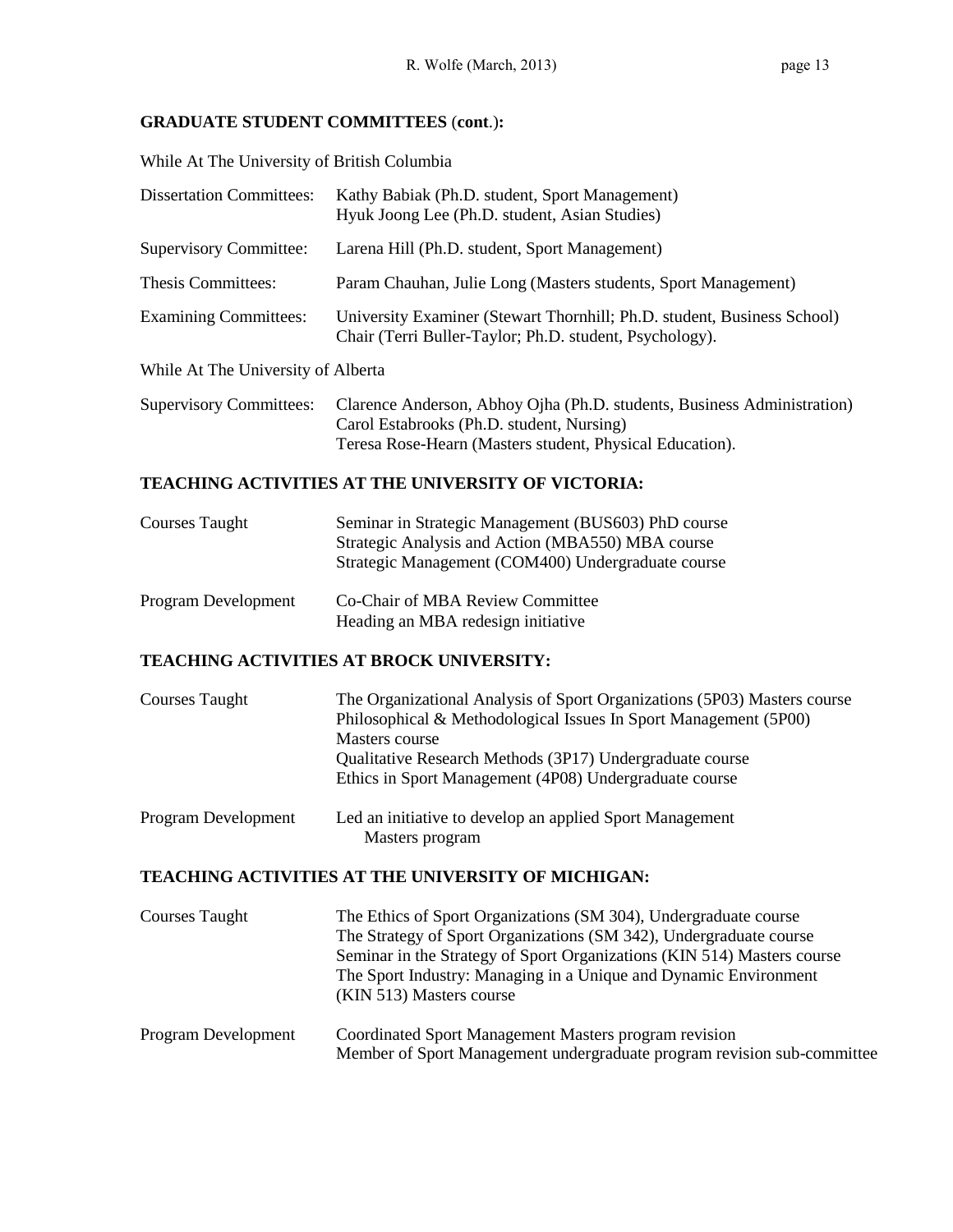# **UNIVERSITY, SCHOOL, DEPARTMENTAL RESPONSIBILITIES/COMMITTEES:**

University of Victoria

Senate Committee on Awards (2010 – current) Business School Representative on University Senate (2010 – 2013)

| <b>Business School</b> | PhD Advisory Group $(2010 - current)$   |
|------------------------|-----------------------------------------|
|                        | Graduate Committee $(2011 – 2011)$      |
|                        | Search Committee (Sustainability, 2010) |

Brock University

Faculty of Applied Health Sciences

|                                | Graduate Committee (May 2008-April 2009)                                                                                                                                                                                                                                       |
|--------------------------------|--------------------------------------------------------------------------------------------------------------------------------------------------------------------------------------------------------------------------------------------------------------------------------|
| <b>Sport Management:</b>       | Graduate Committee; Chair (May 2008-April 2009)                                                                                                                                                                                                                                |
| University of Michigan         |                                                                                                                                                                                                                                                                                |
|                                | Division of Kinesiology: Executive (July 2003-June 2007; July 2000-June 2001)<br>Graduate (Fall 2000)<br>Search Committee (Finance/Marketing, 2006); Chair<br>Search Committee (Finance, 2002-2003); Co-Chair<br>Search (Law, 2005; Organization Theory, 2002; Finance, 2001). |
| University of British Columbia |                                                                                                                                                                                                                                                                                |

| Human Kinetics: | Personnel Committee                                                   |
|-----------------|-----------------------------------------------------------------------|
|                 | <b>Advisory Committee</b>                                             |
|                 | Organizing Committee for NASSM Annual Meeting, Vancouver, June, 1999. |

## **PROFESSIONAL ACTIVITIES:**

| Past Editor:             | Journal of Sport Management; July 2012 - current                                                                                                                                               |
|--------------------------|------------------------------------------------------------------------------------------------------------------------------------------------------------------------------------------------|
| Editor:                  | Journal of Sport Management; 2009 - July 2012                                                                                                                                                  |
| <b>Associate Editor:</b> | Journal of Sport Management; 2006 - 2009                                                                                                                                                       |
| <b>Editorial Board:</b>  | Journal of Sport Management; 2000 - mid-2002; mid-2003 - 2006<br>Journal of Management; 1990 - 1999                                                                                            |
| Special Issue Editor:    | "Understanding University Athletics: Cultural, Strategic,<br>and Economic Perspectives" in Journal of Sport Management, 2000, 14.                                                              |
|                          | with K. Aupperle, Research Forum: "Corporate Social Performance; Methods<br>for Evaluating an Elusive Construct" in Research in Corporate Social<br>Performance and Policy, 1991, 13, 265-401. |